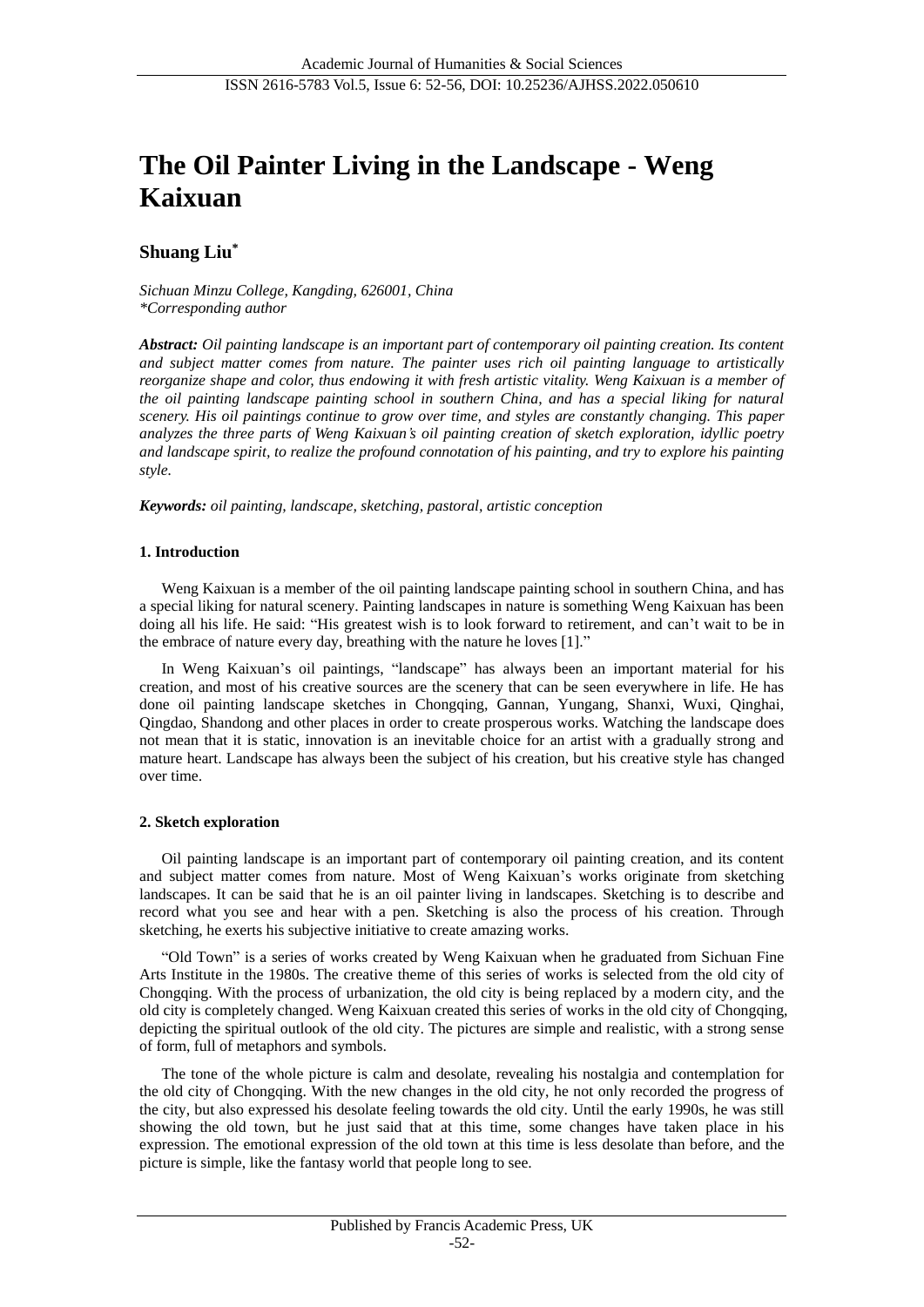# ISSN 2616-5783 Vol.5, Issue 6: 52-56, DOI: 10.25236/AJHSS.2022.050610

Weng Kaixuan integrates himself into nature when creating, keeps his mind calm, pays attention to observation and thinking, the whole creative process is a spiritual dialogue with nature. As the ancients said, "learning from nature", taking nature as a teacher and imitating it, Weng Kaixuan's landscape sketching can also be said to be a process of learning from nature. Only by integrating into the natural scenery like Weng Kaixuan can you integrate your own mood into your own pictures, and only then can you create good works. He gets creative inspiration from nature, has a deep respect for nature, and pursues the true nature of nature.

#### **3. Idyllic**

After the 1990s, Chinese landscape oil painting has developed in an all-round way. According to their own aesthetic needs, artists continue to refine and purify their own artistic language and form their own unique style. Weng Kaixuan's creative thinking has changed, and his style has also changed. In the mid-1990s, Weng Kaixuan walked out of the city and into the countryside. He created a series of works with the theme of "Homeland", and works with imagery aesthetic characteristics. The whole creative style reflects a kind of artistic conception of a freehand landscape painting, showing a series of oil painting landscapes with imagery style through the natural scenery seen. The mountains, water, houses, etc. in his paintings are far away from the hustle and bustle of the city, showing a calm and comfortable image. He is like an ancient pastoral poet, deliberately expressing a hermit feeling. The use of oil painting to express a kind of artistic conception of Chinese painting reflects the longing of many contemporary people for "pastoral". In the eyes of ordinary viewers, the landscapes he wrote are extremely ordinary: a road, a forest, a corner of a courtyard, a corner of the forest... They are unremarkable, simple and natural. However, it is these inconspicuous "landscapes" that are neglected by urbanites in the daily visual experience, but Weng Kaixuan can draw a series of unique works with the help of his brush. Because he has a pair of eyes that find beauty, he can keenly capture the beauty that others cannot. Although Weng Kaixuan's works originated from sketching, he is not only a representation of the objective world, but also uses his own expression to describe the beauty he sees, showing the beauty of a unique artistic conception in daily life. In the eyes of Weng Kaixuan, these daily situations not only have their own unique aesthetic mood, but also reflect a civilization different from urban life, expressing a life that is far away from the hustle and bustle of the city and returns to the original, so as to evoke the urbanites to lose their ideal pastoral Aesthetic sentiment afterward. He Guiyan, a young critic of the Sichuan Academy of Fine Arts, commented on Weng Kaixuan's works, "Landscape is nothing but an appearance, an emotional channel, and what it carries and speaks is always the artist's thinking about nature, culture, life and many other issues."

French philosopher Danner wrote in "Art and Philosophy": "The production of works of art must be completely consistent with the environment, and what kind of environment will produce what kind of works of art [3]." The production of works is closely related to the author's life. The era is closely related to the surrounding customs. Weng Kaixuan created the "Ruins" series around 2000. He paid attention to the continuous replacement and development of social civilization with the progress of society, and the destruction of nature by social development. At the same time, he was full of expectations for the arrival of new social civilization. The works of this series express Weng Kaixuan's lament for the past years, and also reveal his desire and expectation for the new world. He Guiyan, a young critic, believes: "In Weng Kaixuan's works, Ruins is endowed with a double meaning, that is, in the scorching and desolate stains of the picture, human beings are full of violent damage to nature, and they are also quiet and peaceful. A ray of life is revealed in the tragic atmosphere [4]." Ma Yiping once commented on him: "Under the shell of reality, he injected his spiritual longing for this world, and he used his inner vacuum cleaner to remove the original existence in the world. He insisted on creating this idyllic pastoral garden, and this is exactly the common spiritual aspiration of contemporary people who have suffered too much reality burden [5].

#### **4. The spirit of landscape**

In order to have Chinese characteristics in Chinese landscape oil painting, it must draw nourishment from traditional culture and combine it with localization and regionalization. Many artists explore the use of oil painting landscapes to express China's sense of the times and the nation, carry forward the national spirit, and emphasize the expression of the artist's personality.

Weng Kaixuan's paintings of snowy landscapes have distinct spiritual power and are full of "landscape spirit". At the same time, they also broaden the expression of landscape oil painting,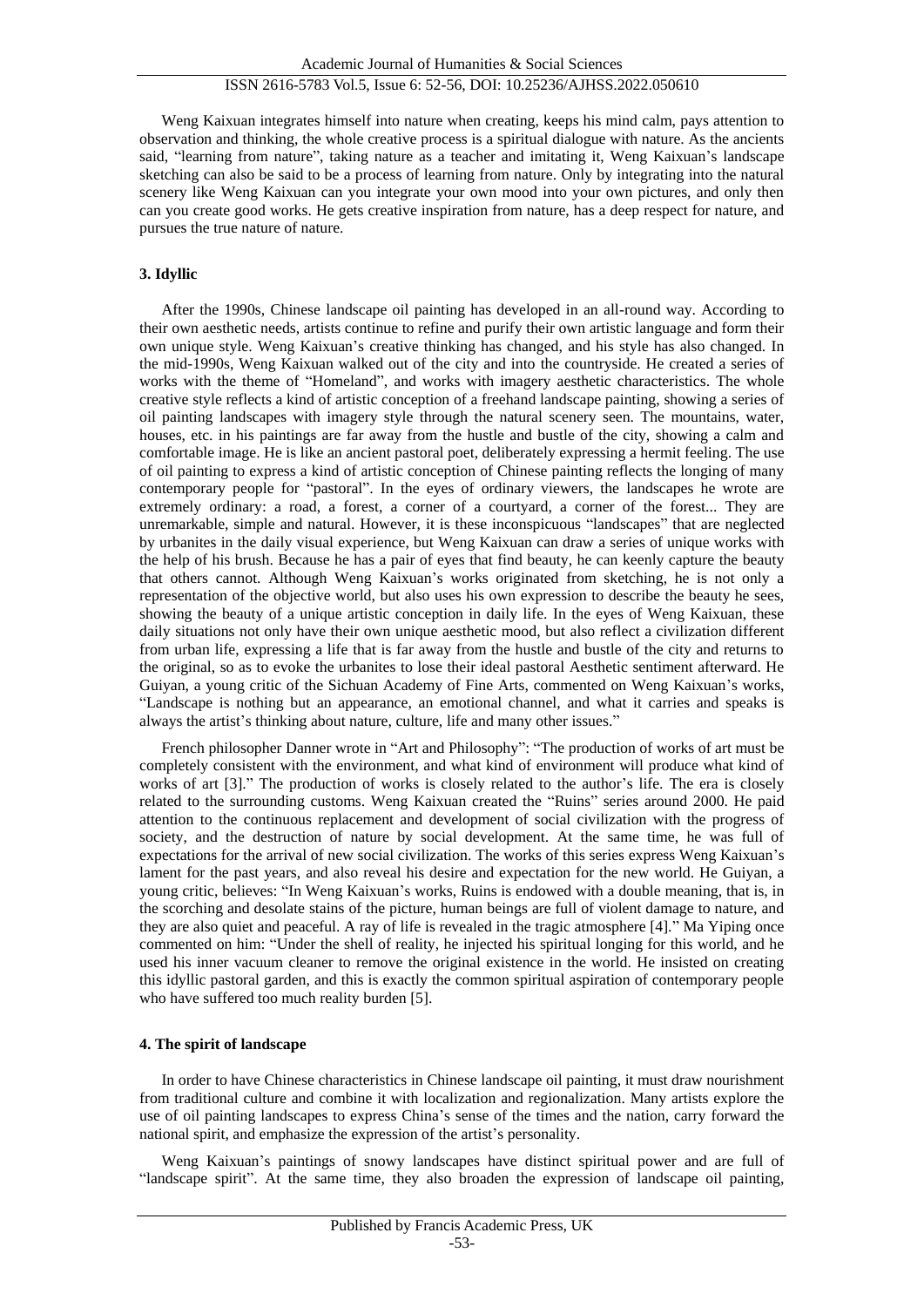inheriting the excellent cultural spirit of the Chinese nation spirit" to construct Chinese-style oil paintings.



*Figure 1: The second part of "Silent Mountain Village Series"*



*Figure 2: "Silent Mountain Village Series" No. 6*

"Silent Mountain Village Series" (Picture 1) and (Picture 2) are works created by Weng Kaixuan in 2014. This series of works depicts a winter village, with a large area of white and gray as the keynote, with a little bit of warmth color, the whole picture is elegant. Although depicting winter, there seems to be a taste of sunshine, revealing a hint of warmth. In the picture, the fog-shrouded village is silent, not the hustle and bustle of the big city, but more of a tranquility. In the composition of the picture, he mostly adopts the large scene from the top down, which is a test of the painter's overall control and control ability, and also reflects the painter's broad-mindedness. The scene in the picture is white and foggy. The snow blocks or snow layers with different layers and perfect composition covered from the mountain are full of water brushstrokes, showing the spirit of empty, quiet and bright landscapes. The depiction of the mountain village is as intoxicating as a paradise.

The painting "Silent Mountain Village Series" has been treated with simplicity, but the fish ponds, fields, trees, houses, etc. in the scene can still be seen. Weng Kaixuan's pictures depict very ordinary content, as if it were the real situation of a small winter village. The picture is quiet and simple, simple yet rich in connotation, which can arouse people's yearning for a natural home. In his writing, he created an ideal realm, which makes people unforgettable and intoxicated. Viewers of his paintings can easily integrate into the picture, feel a sense of transparency brought by natural landscapes, release people's souls, and express people's pursuit of returning to nature.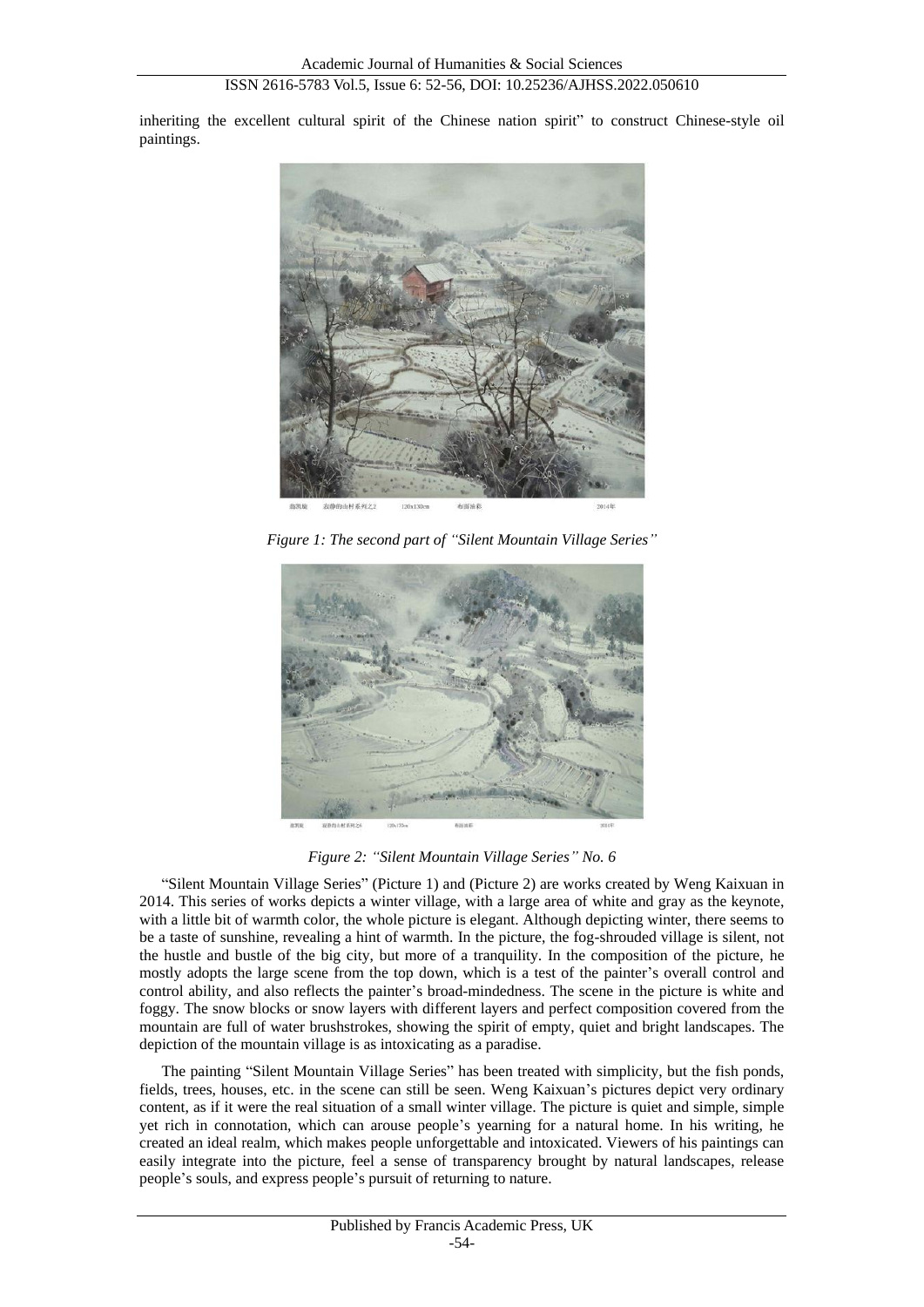

*Figure 3: Jiangnan Spring Snow Series No. 23, oil on canvas, diameter 85cm, made in February 2020*



*Figure 4: Jiangnan Spring Snow Series No. 23 (partial)*



*Figure 5: Jiangnan Spring Snow Series No. 23 (partial)*

In 2020, the Covid-19 pandemic broke out, and the epidemic spread rapidly. The country adopted grid community management in a timely manner. No one could move around without permission, and everyone had to press the pause button. People had to isolate at home. The first snow in the beginning of the year fell in everyone's heart, indicating that the new year is extraordinary. The artist stayed at home to meditate, let the soul return to its place, and wanted to find back what was lost. Weng Kaixuan created the "Jiangnan Spring Snow Series", the 23rd of this series (Fig. 3) (Fig. 4) (Fig. 5) is based on individual small scenes of Jiangnan water towns, depicting the bridgeheads under the rushing snow in the south of the Yangtze River the water town looms in the quiet gray-white. Wu Peng shuttles back and forth in the water town, and the horned branches in front of and behind the house are interspersed. Although people stay at home, their hearts have gone far. From a distance, the painting looks like a real scene, and if you look closely at the corresponding brush strokes, precise description, the priority of brush strokes, and the rhythm of virtual and real, make the picture full of charm. Paintings are not only the result of landscape sketching, but more importantly, the free play of the painter's subjective freehand. The artist expresses the feeling of the mist on the water surface after the snow to the fullest, and it can be seen that the whole picture has a hazy feeling. The pictures are delicate and quiet, and the poetic landscape oil paintings reflect the painter's love for nature. Sketching in a cold snowy day is